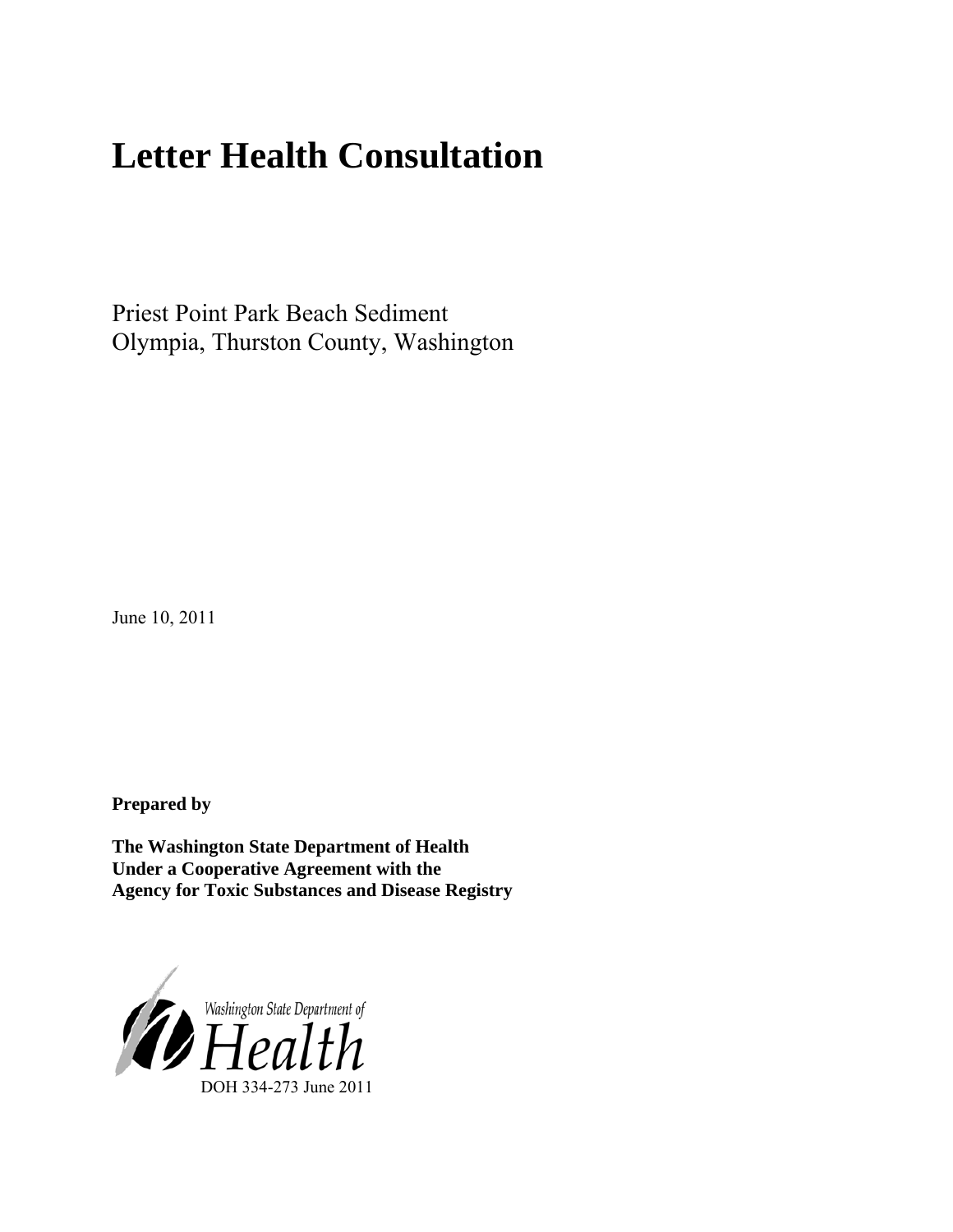## **Letter Health Consultation**

### **Foreword**

The Washington State Department of Health (DOH) has prepared this health consultation in accordance with methodologies and guidelines developed by the Agency for Toxic Substances and Disease Registry (ATSDR). ATSDR is part of the U.S. Department of Health and Human Services and is the principal federal public health agency responsible for health issues related to hazardous waste sites and releases.

The purpose of this health consultation is to identify and prevent harmful human health effects resulting from exposure to hazardous substances in the environment. Health consultations focus on specific health issues so that DOH can respond to requests from concerned residents or agencies for health information on hazardous substances. DOH evaluates sampling data collected from a hazardous waste site, determines whether exposures have occurred or could occur, reports any potential harmful effects, and recommends actions to protect public health. The findings in this report are relevant to conditions at the site during the time of this health consultation and should not necessarily be relied upon if site conditions or land use changes in the future.

This report was supported by funds from a cooperative agreement with ATSDR. However, it has not been reviewed and cleared by ATSDR.

For additional information or questions regarding DOH or the contents of this health consultation, please call the health advisor:

Lenford O'Garro Washington State Department of Health Office of Environmental Health Assessments P.O. Box 47846 Olympia, WA 98504-7846 360-236-3376 1-877-485-7316 Website:<http://www.doh.wa.gov/consults>

For people with disabilities, this document is available on request in other formats. To submit a request, please call 1-800-525-0127 (TTY/TDD call 711).

For more information about ATSDR, contact the ATSDR Information Center at 1-888-422-8737 or visit the agency's Web site: [www.atsdr.cdc.gov/](www.atsdr.cdc.gov) .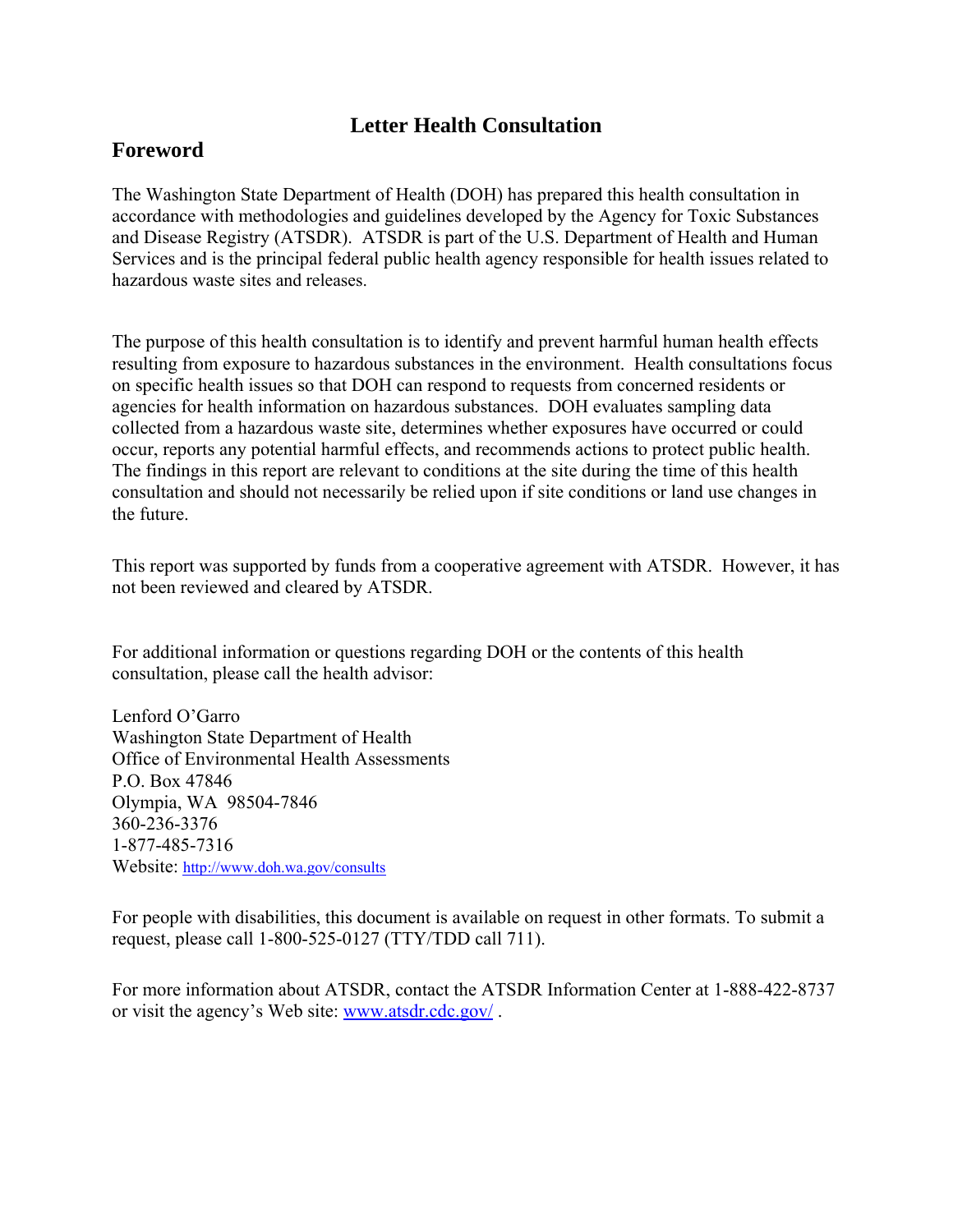## LETTER HEALTH CONSULTATION

Priest Point Park Beach Sediment

Olympia, Thurston County, Washington

Prepared By:

Washington State Department of Health Under Cooperative Agreement with the U.S. Department of Health and Human Services Agency for Toxic Substances and Disease Registry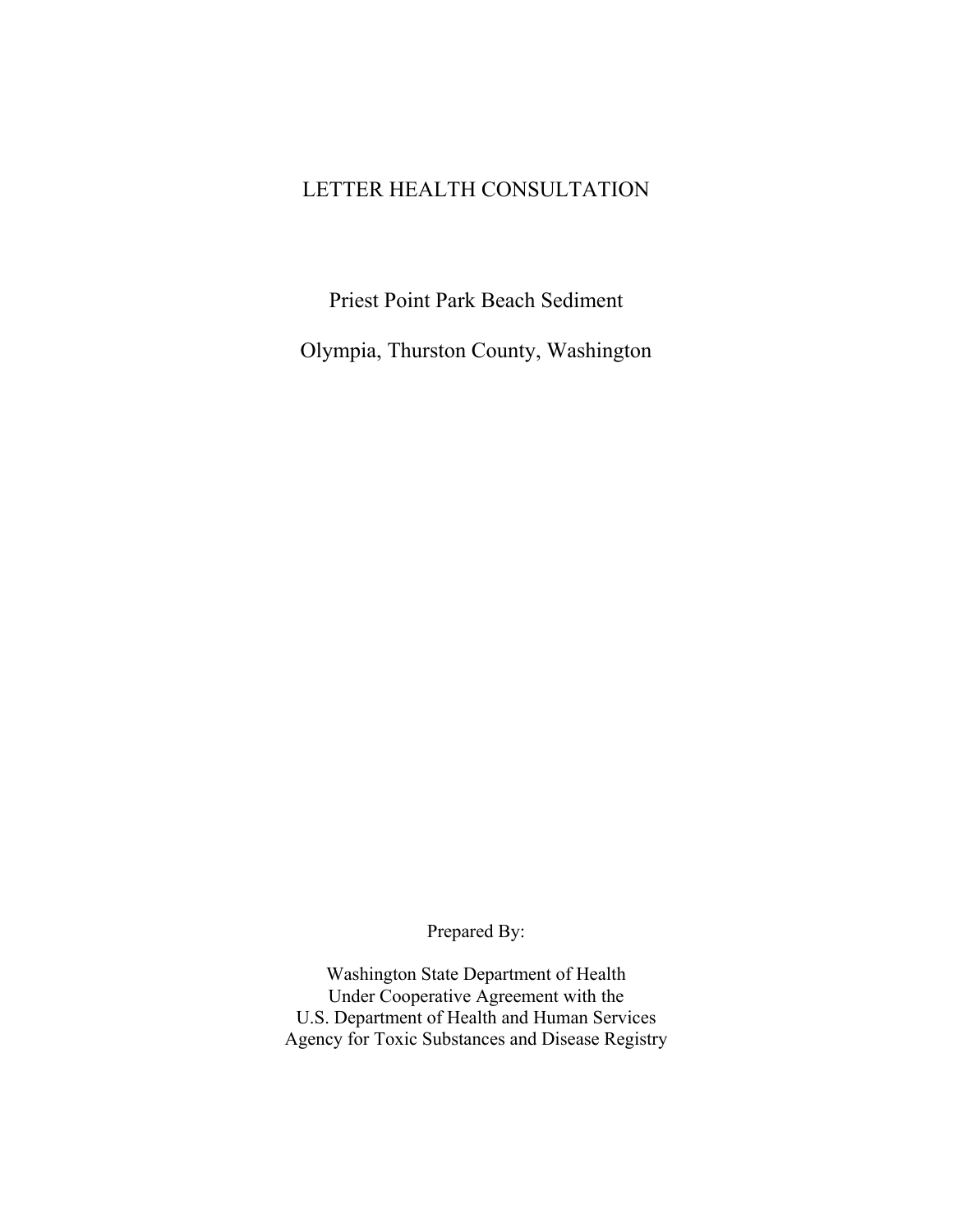

STATE OF WASHINGTON DEPARTMENT OF HEALTH

Division of Environmental Health Office of Environmental Health, Safety and Toxicology *234 Israel Road S.E. Town Center 3 PO Box 47846 Olympia, Washington 98504-7846 Tel: 360.236.3184 Toll Free: 1.877.485.7316 FAX: 360.236.2251 TDD Relay Service: 1.800.833.6388*

February 7, 2011

Patrick Soderberg Thurston County Public Health and Social Services Department (TCHD) 412 Lilly Road NE Olympia, Washington 98506

Dear Mr. Soderberg:

RE: Priest Point Park Beach Sediment

On November 5, 2010, you contacted the Washington State Department of Health (DOH), Agency for Toxic Substances and Disease Registry (ATSDR) Cooperative Agreement Program regarding potential human health effects from exposure to dioxins/furans (dioxins) in sediment at the Priest Point Park beach. DOH completed its review of the sediment dioxins data collected from Priest Point Park beach in October 2010. A summary of DOH's findings are included in this letter.

#### **Background**

Priest Point Park is operated by the City of Olympia. It is located along the East Bay of Budd Inlet in southern Puget Sound and has public beach access. This beach is within the closure area for a sewage treatment plant outfall. Therefore, it is listed by DOH Office of Shellfish and Water Protection as unsafe for recreational shellfish harvesting. In addition, the Thurston County Public Health and Social Services Department (TCHD) have advisory signs posted at Priest Point Park beach warning against fish and shellfish consumption, swimming, and wading in the area (Figure 1).

Previous sediment sampling results for Budd Inlet showed the sediment contained dioxin [1]. In 2008, DOH prepared a health consultation for Budd Inlet at the request of the Washington State Department of Ecology (Ecology) and TCHD [2]. One sample in the Budd Inlet sample set was adjacent to Priest Point Park beach. Due to the limited number of samples from Priest Point Park beach area, DOH recommended Ecology conduct additional beach sediment sampling at Priest Point Park beach [2].

In summer 2010, TCHD developed an Ecology approved sampling plan in response to DOH's recommendation and public requests for a closer look at public access areas [3]. Ecology provided funding for TCHD to conduct the sediment sampling and analysis of Priest Point Park sediments. Samples were collected in October of 2010 and analyzed for dioxins.

#### **Results and Discussion**

DOH reviewed the 2010 sediment data from Priest Point Park beach. Levels of dioxins in the beach sediments ranged from 0.12 parts per trillion (ppt) to 4.8 ppt. Completed exposure pathways exist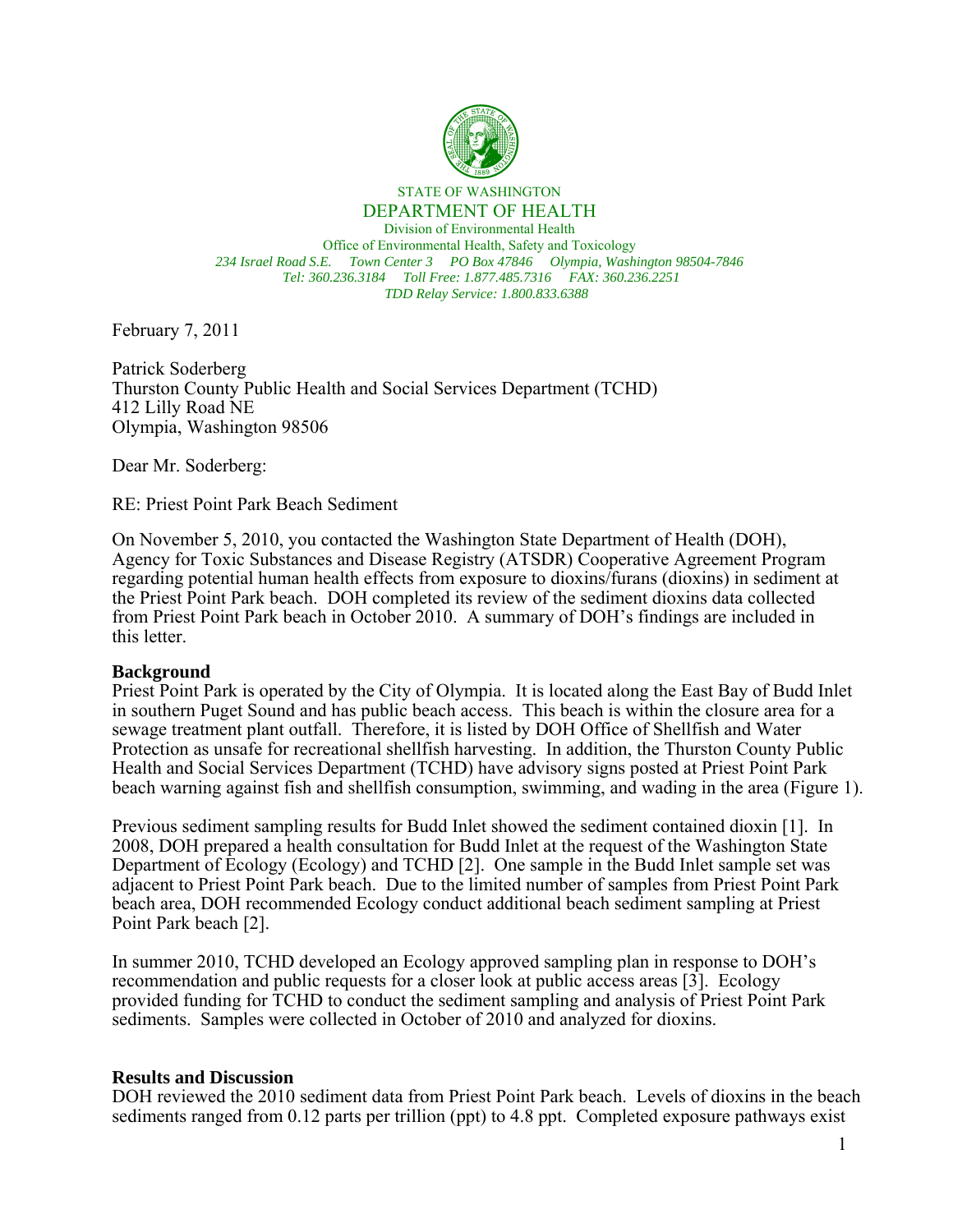when there is a strong likelihood that people will come into contact with contaminants. Potential exposure exists when there is a possibility that people would come into contact with contaminants. For this evaluation, dioxins exposure to a visitor or a worker can potentially occur from accidentally eating, touching, or breathing in sediment during recreation or beach cleanup. This would be considered an intermediate exposure (more than 14 days and less than 365 days).

DOH selected the ATSDR soil or sediment (note: there is no sediment standard for dioxins) health comparison value (Environmental Media Evaluation Guide (EMEG) - non-cancer) for intermediate exposure to dioxins under this scenario (10,000 ppt for an adult (a visitor or a worker)). Similarly, a child's exposure (a visitor) during recreational activities would be considered an intermediate exposure, and DOH selected the ATSDR health comparison value (EMEG) for dioxin (1,000 ppt for a child).

In addition, DOH screened Priest Point Park beach sediment values against two additional values for chronic dioxin exposures (more than 365 days (a visitor or a worker )): ATSDR's child chronic EMEG of 50 ppt for residential soil dioxin and Ecology's Model Toxic Control Act (MTCA) carcinogenic cleanup standard of 11 ppt for residential soil. This is not a residential area and the uses of these comparison values are very conservative for beach sediment exposure. However, all data samples from Priest Point Park beach are well below these comparison values. Therefore, health effects would not be expected from exposure to dioxins in Priest Point Park beach sediments.

Summary of dioxins (ppt) evaluation

- ATSDR's health comparison value for an adult's intermediate exposure is 10,000 ppt.
- ATSDR's health comparison value for a child's intermediate exposure is 1,000 ppt.
- ATSDR's dioxin screening level for residential soil is 50 ppt.
- Ecology's MTCA cleanup standard for residential soil is 11 ppt.
- Maximum dioxin level found at Priest Point Park beach was 4.8 ppt.

#### **Conclusion**

Based on the dioxins data from Priest Point Park beach, risks associated with accidentally eating, touching, or inhaling sediment during recreation or beach cleanup would not be expected to harm people's health.

#### **Recommendations**

DOH does not have public health recommendations related to dioxins in sediments at this time.

Since Priest Point Park beach is within the closure area for a sewage treatment plant outfall, DOH recommends as a prudent public health practice to follow the general advice on TCHD advisory signs at Priest Point Park beach (Figure 1).

#### **Public Health Action Plan**

No public health actions are needed related to Priest Point Park beach sediments dioxins.

If you have any questions regarding this letter please feel free to contact me at 360-236-3376 or 1-877-485-7316 or by email at Lenford.O'Garro@doh.wa.gov.

Sincerely,

Lenford O'Garro Toxicologist Site Assessment and Toxicology Section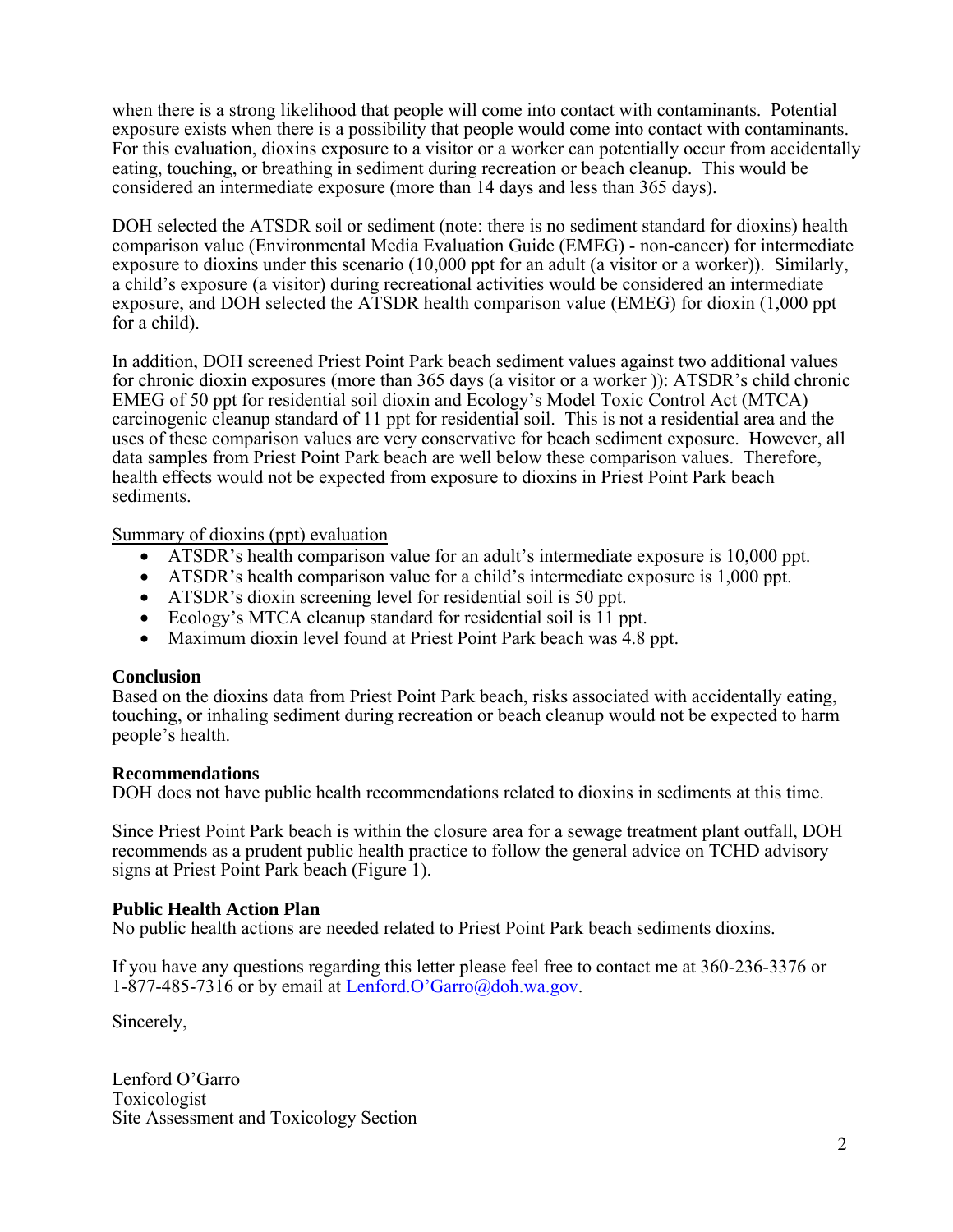#### **References**

- 1. Washington State Department of Ecology: Sediment characterization study Budd Inlet, Final Data Report. March 2008. Prepared for the Washington State Department of Ecology, Lacey, Washington. Prepared by Science Applications International Corporation, Bothell, WA
- 2. Washington State Department of Health. Public Health Consultation for Budd Inlet, Olympia, Thurston County, Washington, (July 28, 2008), updated September 30, 2008.
- 3. Washington State Department of Ecology: Field Sampling Plan, Priest Point Sediment Sampling Project. September 2010. Prepared for the Washington State Department of Ecology, Lacey, Washington. Prepared by Thurston County Health Department, Lacey, WA. http://www.ecy.wa.gov/programs/tcp/sites/budd\_inlet/SAP/PriesT\_PPP\_sampling\_plan.pdf